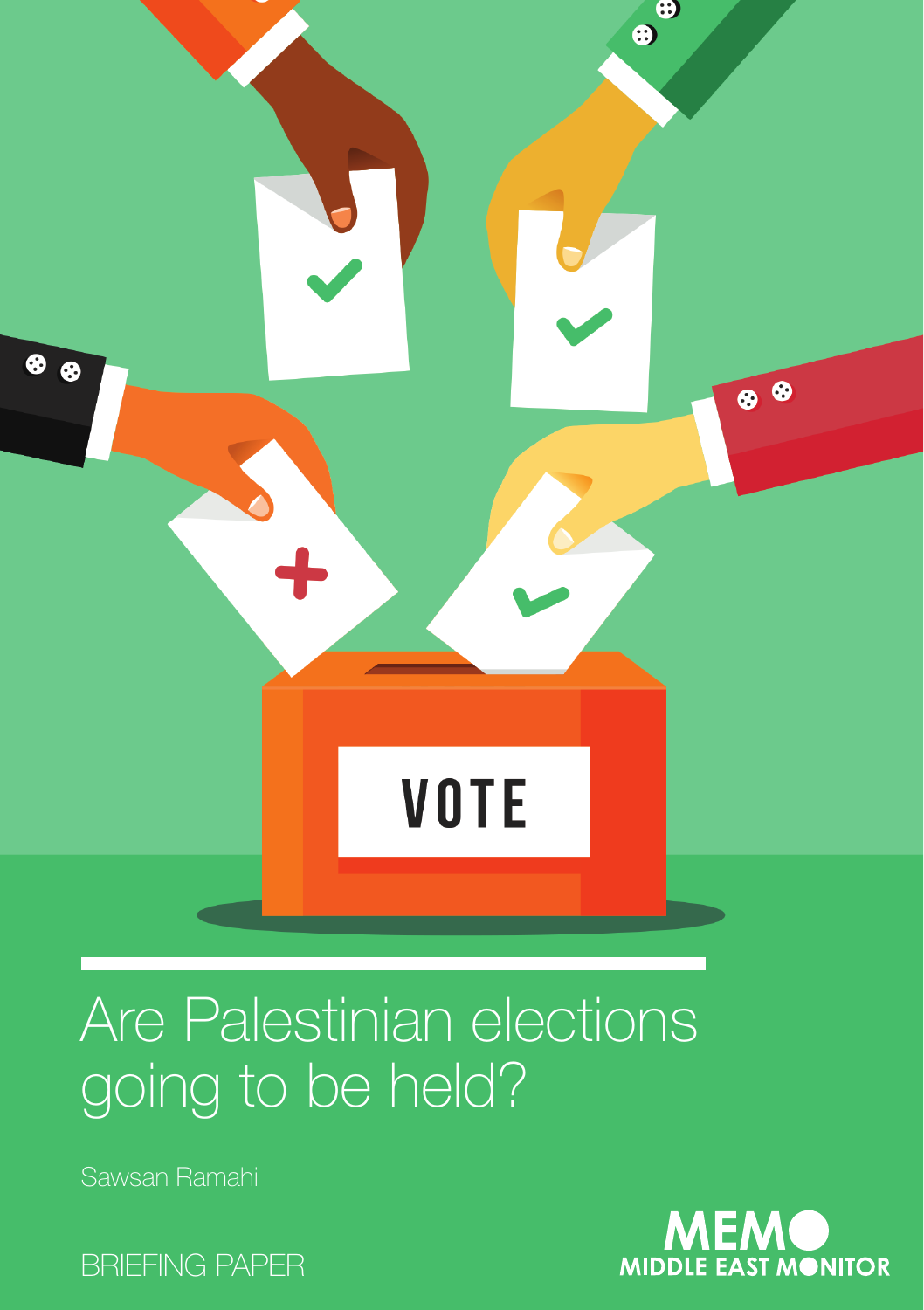# **MIDDLE EAST MONITOR**

Middle East Monitor is a not-for-profit media research institute that provides research, information and analyses of primarily the Palestine-Israel conflict. It also provides briefings on other Middle East issues. Its outputs are made available for use by journalists, academics and politicians with an interest in the Middle East and North Africa.

MEMO aims to influence policy and the public agenda from the perspective of social justice, human rights and international law. This is essential to obtain equality, security and social justice across the region, especially in Palestine.

MEMO wants to see a Middle East framed by principles of equality and justice. It promotes the restoration of Palestinian rights, including the Right of Return, a Palestinian state with Jerusalem as its capital and with democratic rights upheld. It also advocates a nuclear-free Middle East.

By ensuring that policy-makers are better informed, MEMO seeks to have a greater impact on international players who make key decisions affecting the Middle East. MEMO wants fair and accurate media coverage of Palestine and other Middle Eastern countries.

Title: *Are Palestinian elections going to be held?* Cover Illustration: *Freepik.com* 

Published: December 2019 ISBN: 978-1-907433-41-2 Copyright © MEMO Publishers 2019 All rights reserved. No part of this publication may be reproduced, stored or transmitted in any form or by any means without prior permission of the copyright owner.

This report is available to download free of charge on the Middle East Monitor Website: www.middleeastmonitor.com



MEMO Publishers 1 Green Mews Bevenden Street London N1 6AS t: +44 (0)20 8838 0231 e: info@memopublishers.com w: www.memopublishers.com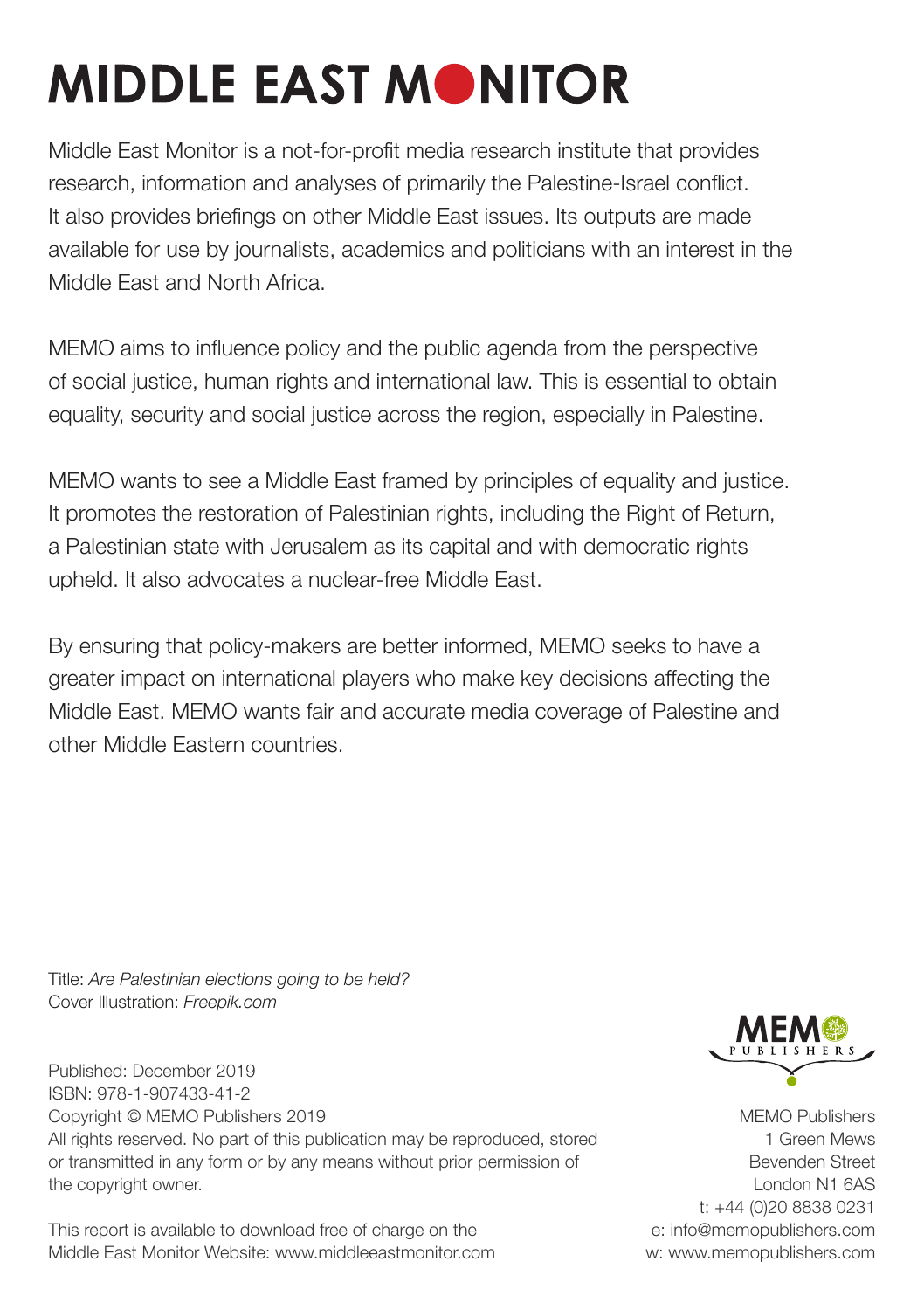# Are Palestinian elections going to be held?

Sawsan Ramahi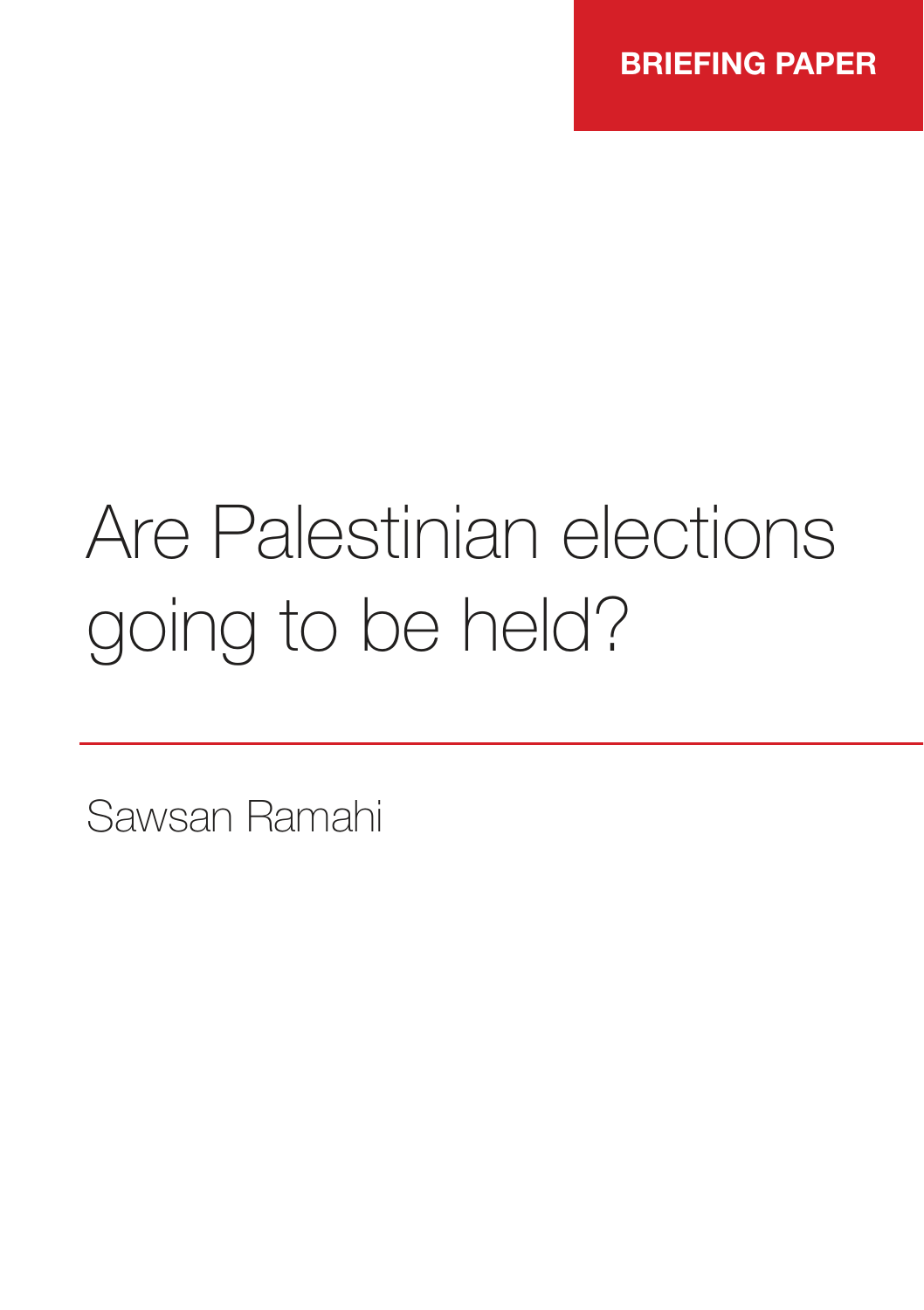# Are Palestinian elections going to be held?

This is not the first time that President Mahmoud Abbas has called for elections, whether for the Palestinian National Council, the Palestinian Legislative Council or the presidency. On every occasion, his political opponents in Hamas have responded positively to the call, but the election process never goes ahead, for all sorts of reasons.

On 26 September, President Abbas announced before the UN General Assembly that he will call for general elections in the West Bank (including Jerusalem) and the Gaza Strip. This was a few days after the proposal of the Palestinian eight-faction initiative (including factions in the Palestine Liberation Organisation) to end the political division, which Hamas agreed to. Abbas's Fatah viewed it as a waste of time.

We need to ask why Abbas chose this particular time to call for elections; what are the advantages that he and the Fatah movement that he leads believe will come from holding them now; will this time be different to previous occasions; and will Hamas respond quickly and positively to remove any obstacles preventing the elections from being held? Moreover, what are the benefits that Hamas hopes it will reap from the elections; has it read the situation; and is the movement acting wisely, or is it merely reacting so that it will not be accused of hindering national reconciliation?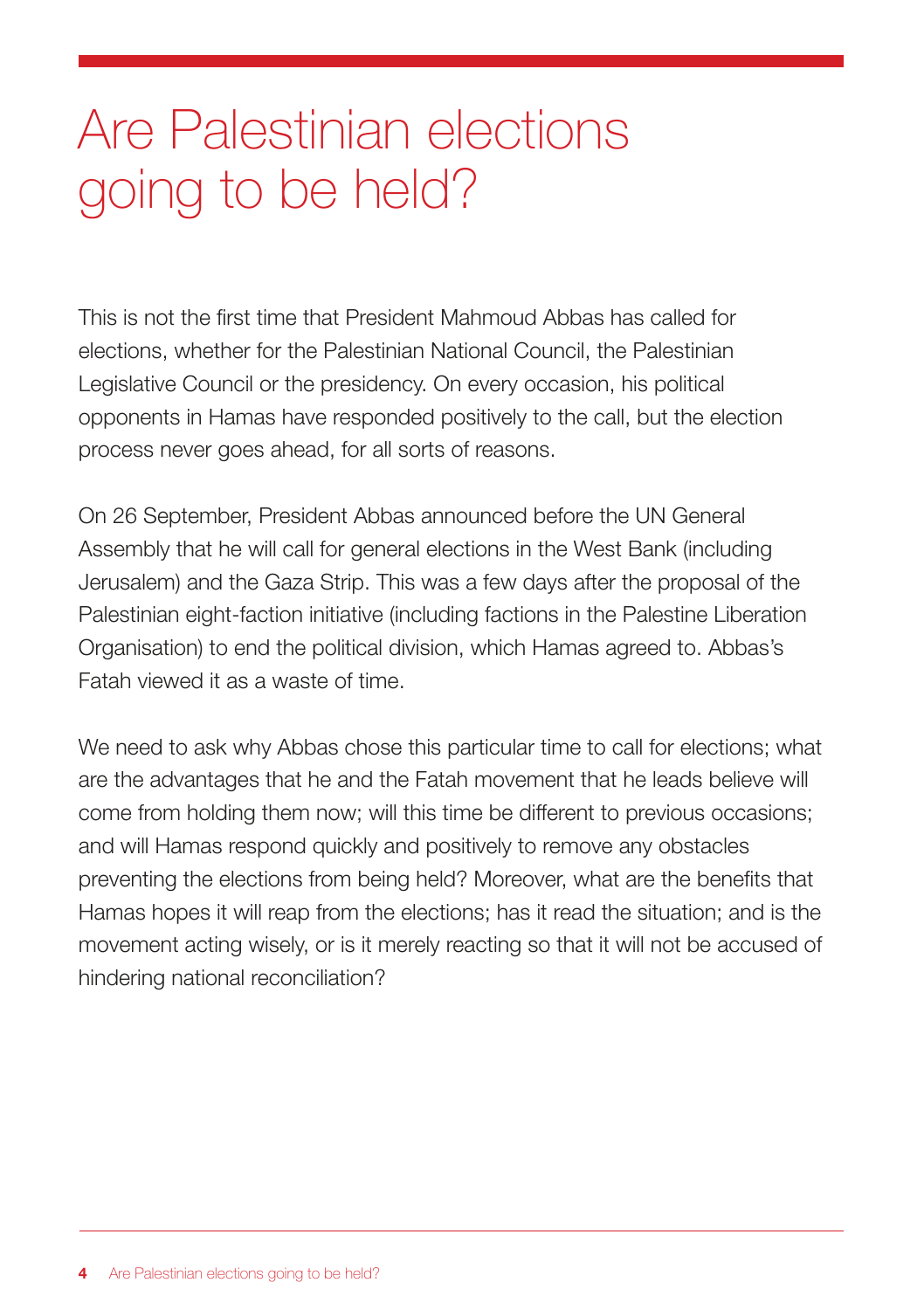## The Palestinian factions' initiative

The initiative by eight Palestinian factions - Islamic Jihad, the Popular Front for the Liberation of Palestine (PFLP), the Democratic Front for the Liberation of Palestine (DFLP), the Palestinian People's Party, Palestinian National Initiative, the Palestinian Democratic Union (FIDA), the Popular Front for the Liberation of Palestine - General Command and As-Sa'iqa - consists of four clauses<sup>1</sup>:

- Considering all reconciliation agreements since 2005 to be reference points for the implementation of the reconciliation.
- Holding a meeting of the PLO development and activation committee in October 2019 in Cairo, in the presence of President Mahmud Abbas. The committee will oversee the implementation of most reconciliation measures.
- The initiative considers the period between October 2019 and July 2020 as a transitional phase to achieve national unity and end the division, during which inflammatory media statements would stop, and the Palestinian government would cancel its measures affecting the lives of citizens in the Gaza Strip.
- The timetable states that a transitional national unity government would be formed before the end of 2019, which will remain until all elections are conducted (legislative, presidential and PNC) in mid-2020.

#### The reasons and expected gains behind the election call

The eight-faction initiative offers a solution to the tense Palestinian reality, but instead of a positive response to the proposal that sought a comprehensive solution, including the reorganisation of the PLO, Abbas only called for legislative and presidential elections. Why, and why now?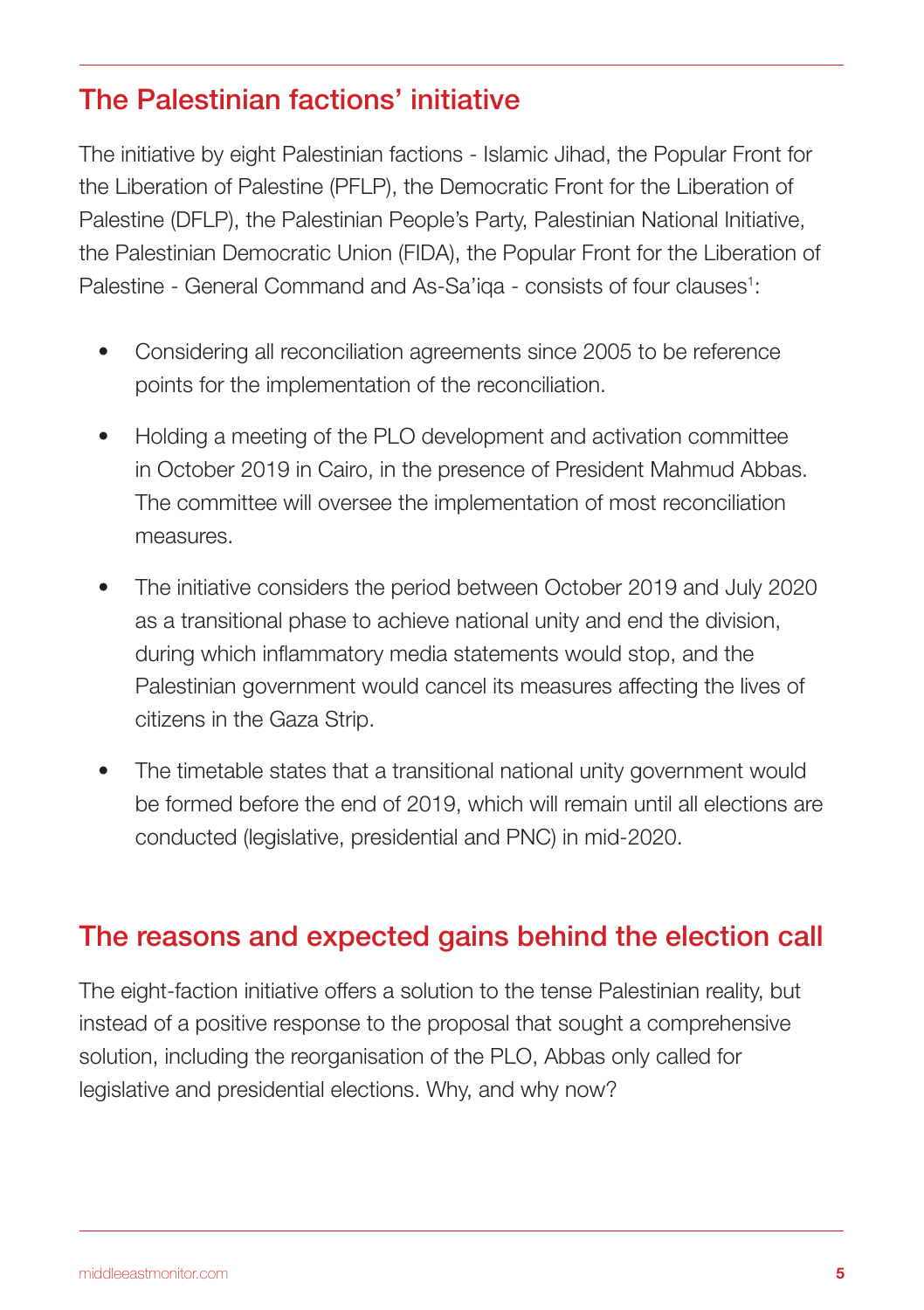Perhaps Western pressure, specifically from Europe, which is the main financial supporter of the Palestinian Authority, was the main motivator for Abbas. The West wants the PA to have elected institutions because it is embarrassing for Europe, which claims to support democracy, to continue to support Abbas given that his official term of office ended in 2009, and he violated the constitution by appointing a court to disable the PLC.

Abbas may also have believed that the time was right for him to remove Hamas through the legitimate means of the political process. The Arab and international conditions appear to be conducive to this, as is the dire humanitarian and economic situation in Gaza. Although this could be seen to be an attempt to cut off the factions and throw the ball into Hamas's court in the hope that movement will reject it, sadly for Abbas, it didn't. Moreover, in his call for new elections, the PA President did not want Fatah to be isolated, but was merely seeking to hear from the people.

## What might Hamas gain from participating in the elections?

The Palestinian Islamic Resistance Movement - Hamas - does not want to be blamed for impeding reconciliation and domestic peace in occupied Palestine. It sees the elections as a means to move forward from the current stalemate, end the internal division and form a governance system based on partnership.

Participating in the elections will restore legitimacy to the movement and there is a possibility that the international community will accept it as a serious political player in Palestine. Sections of the international community have admitted that they were wrong to isolate Hamas after its 2006 election victory.

Hamas could also see the elections as a way to ease its own burden of trying to ease the situation of the Palestinians living under siege in the Gaza Strip. Furthermore, there could also be an opportunity to develop the resistance to the Israeli occupation in the event that they agree with the PA to end the division and establish a civil resistance programme as a bare minimum.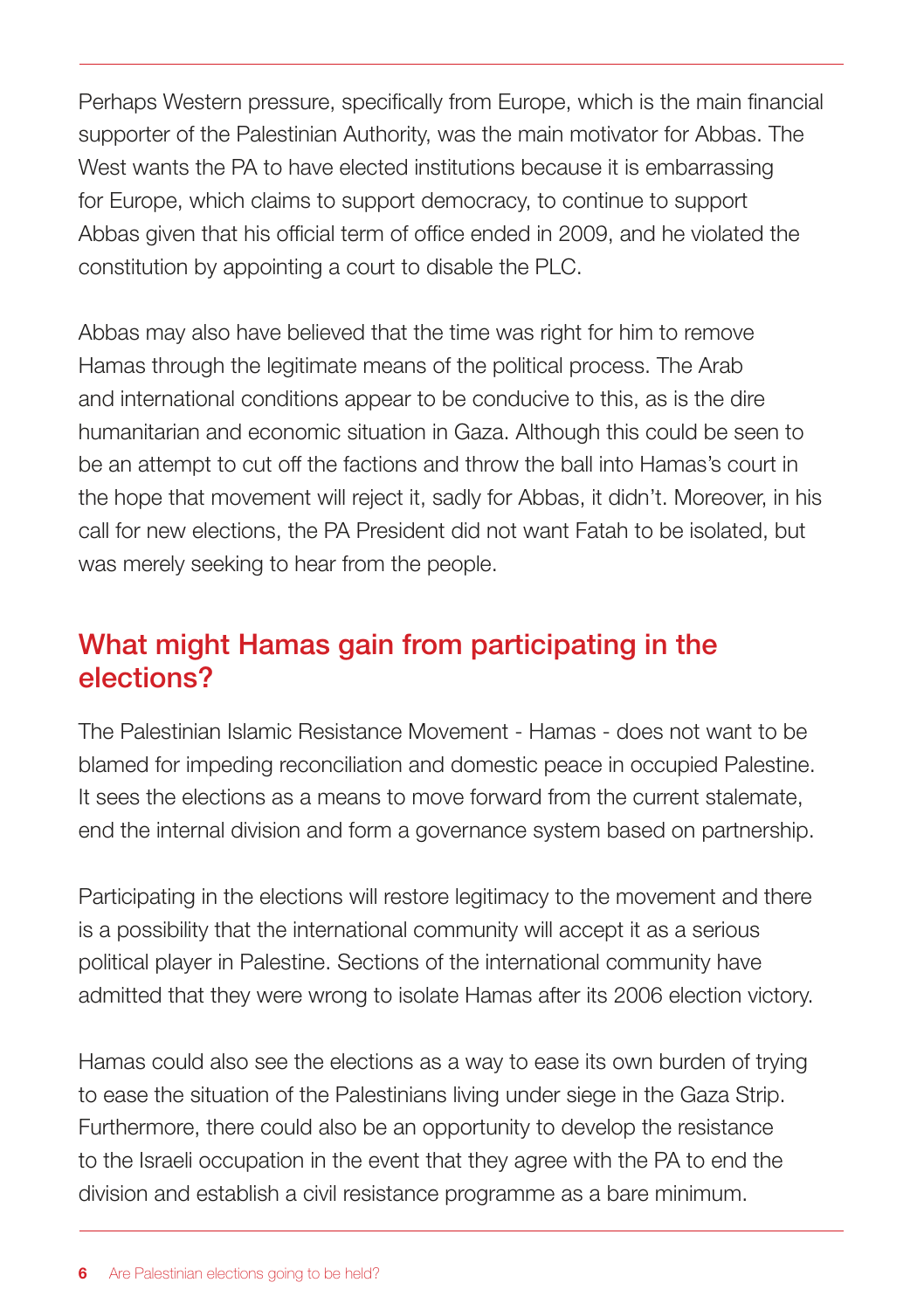The movement has agreed to participate in the elections, provided that the following conditions are met:

- 1. An appropriate environment must be created in which free and fair elections can be held. In its written response to the Central Elections Commission, Hamas stressed the need to hold elections based on the elections law, without forcing candidates or electoral lists to sign off of any political pre-conditions. It also added that they have the right to establish political programmes that they see fit and express their beliefs.
- 2. Guaranteed freedom of opinion and public freedoms, including freedom from prosecution for Hamas's electoral campaigns, activities and funding.
- 3. Resolving the issue of the PLC members' rights in accordance with the Basic Law and forming an elections court made up of judges who are known for their integrity and complete independence, as well as neutralising the Constitutional Court (appointed by President Mahmoud Abbas) and any other court, and preventing them from interfering in the elections and their results.
- 4. Inviting Arab and international committees and legislative and legal institutions to oversee the election process, as well as local and regional civil society institutions to ensure integrity and complete transparency.
- 5. The elections must be held in the West Bank, Gaza Strip and Jerusalem.
- 6. The election results must be respected.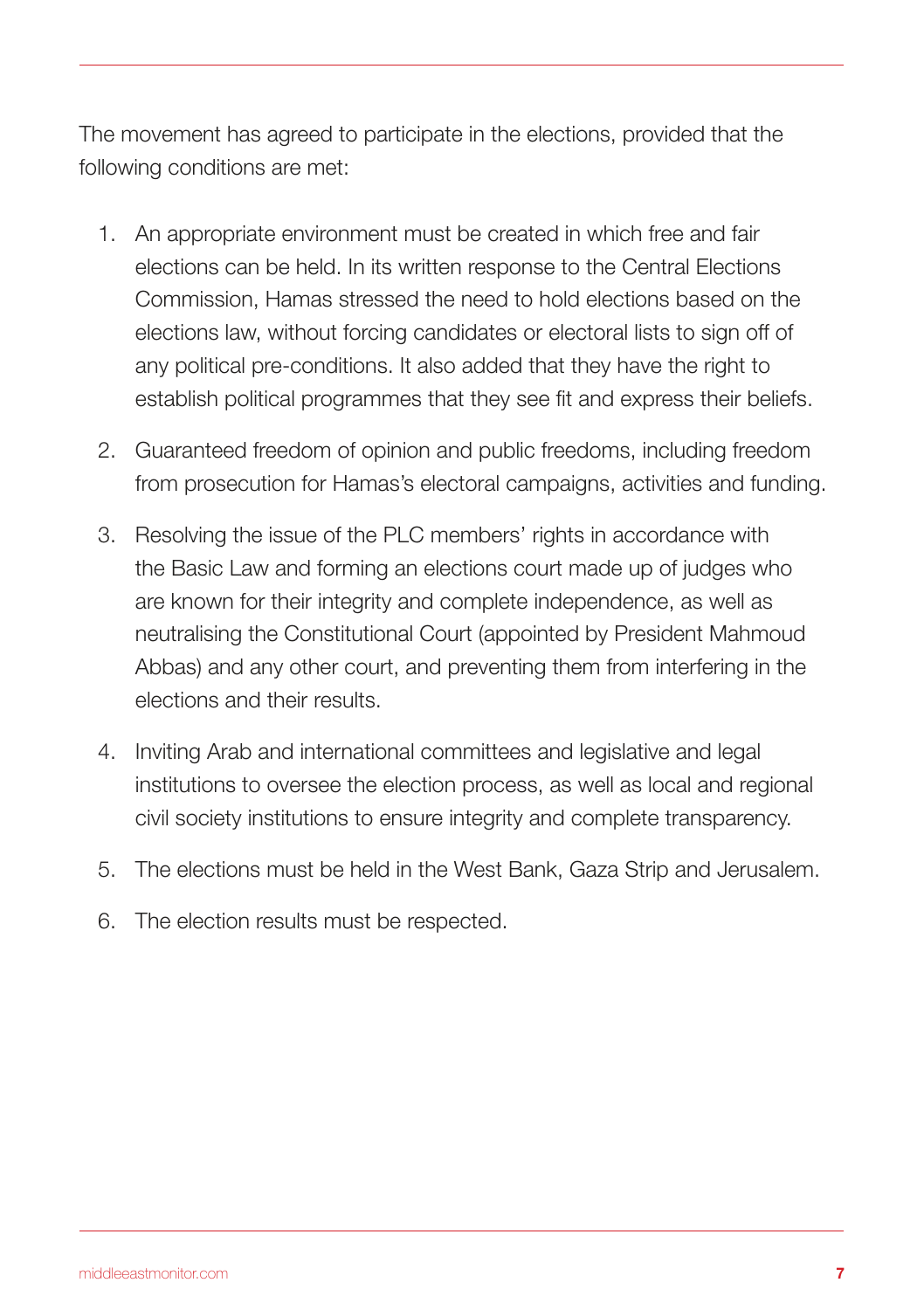## The position of other Palestinian factions on the elections

#### The PFLP affirmed the following:

- 1. The importance and necessity of holding comprehensive elections, as it is the way to transfer power and renew the structure of the Palestinian political system. The faction stressed the need to unite all efforts to result in success.
- 2. The PFLP warned that conducting elections without consensus would deepen the division and lead to separation, as it considers national consensus to be mandatory for the success of elections.
- 3. The need to hold a leadership meeting bringing together the secretaries general of the various Palestinian factions, for them to discuss the electoral process in the context of an integrated process to end the division on one hand, and provide guarantees of its integrity and the recognition of its results on the other. They must also agree on how to hold the elections and how to produce a comprehensive democratic process for all components of the Palestinian political system, including the Palestine Liberation Organisation.

#### The DFLP welcomed the move and stressed the following:

- 1. The importance of preparing for elections and providing the appropriate environment and conditions to ensure their success.
- 2. The need to hold a national dialogue at the level of the various Palestinian factions' secretaries-general, in the presence of President Mahmoud Abbas, to agree on everything related to these elections and their inclusivity. They must include the presidency, PLC and PNC. They must also agree on the election laws in accordance with complete proportional representation.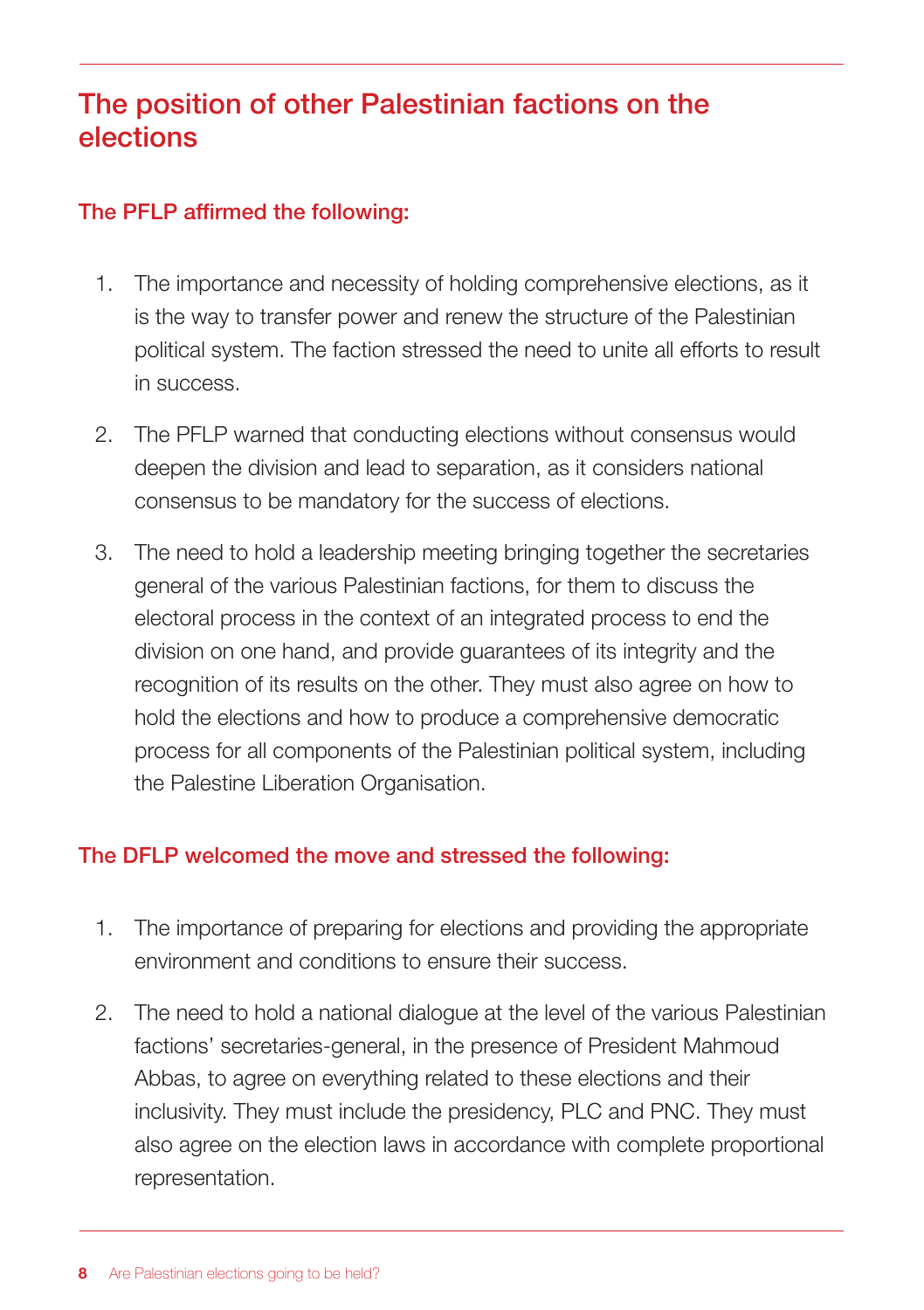#### Islamic Jihad:

Despite Islamic Jihad's refusal to participate in legislative and presidential elections, it affirmed that it will not hinder the course of the elections in light of the consensual atmosphere.

As for the other factions, such as the Palestinian People's Party and the Palestinian Liberation Front, they support the electoral process, but have some relatively insignificant reservations.

#### What do the Arab, regional and international parties want to achieve through the Palestinian elections?

Some regional countries - Egypt, Saudi Arabia and the UAE, for example believe that it is necessary to eliminate Hamas, or at the very least weaken and remove it from power and government. They believe that the movement poses a threat to them in light of their own fight against Islamic movements, and the governments of these countries fear Hamas dominating the election scene. However, they also see the elections as an opportunity to bring former Fatah official Mohammed Dahlan back into the Palestinian fold.

Other countries, notably Qatar and Turkey, consider the electoral legitimacy of Hamas as a justification for establishing good relations with the movement.

Internationally, the Europeans believe in the need to hold elections in order to reshape the PA institutions in order to give them a degree of legitimacy. They hope that by doing so they will renew the presence of octogenarian Mahmoud Abbas and Fatah in the West Bank and form a government that restores the PA in the Gaza Strip and adheres to the Oslo Accords. The EU, apparently, is not averse to Hamas participating in such a government in some shape or form.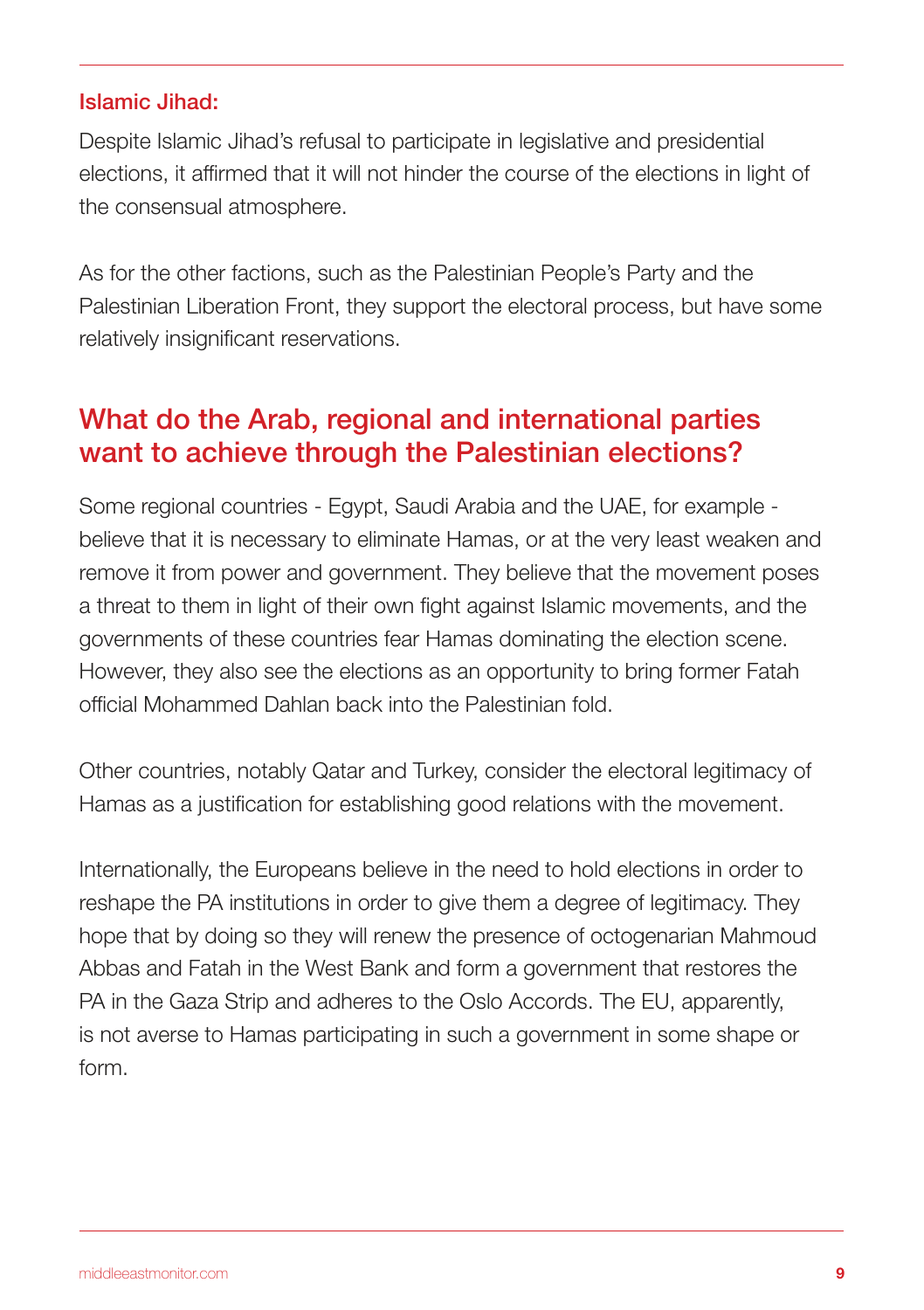The Americans toe the Israeli line and believe that it is necessary to remove Hamas from the Palestinian political equation or, at the very least, weaken its position considerably.

The Russians, meanwhile, see the need to rebuild the relationship between Hamas and Fatah and have hosted Palestinian reconciliation negotiations more than once. Hence, Moscow favours elections and a commitment to the peace process.

# Difficulties facing the elections

Agreement amongst the factions on the various details could be a problem. Abbas called for legislative elections, followed by presidential elections, while Hamas wanted them to be held simultaneously. However, after consultation, most of the factions — including Hamas — agreed that the legislative and presidential elections should be held separately, and that the latter will follow the former within three months, on the condition that a single decree determining the legislative and presidential election dates are issued by Abbas.

Hamas and a number of the factions, such as Islamic Jihad, the PFLP and the DFLP, want a special national meeting to discuss the election procedures before Abbas issues his decree for them to go ahead. However, the PA President sent a letter to Hamas through the Presidential Election Commission, stipulating that the meeting would take place after the decree was issued, and the movement agreed to this.

Israel's control over the West Bank is another problem, especially as its government has not yet expressed its opinion about the elections, and whether it will allow the participation of Hamas in the West Bank. Nor has it specified whether Hamas candidates in the West Bank will be arrested for participating in the elections, as Israeli security agencies are still arresting Hamas members of the 2006-elected PLC.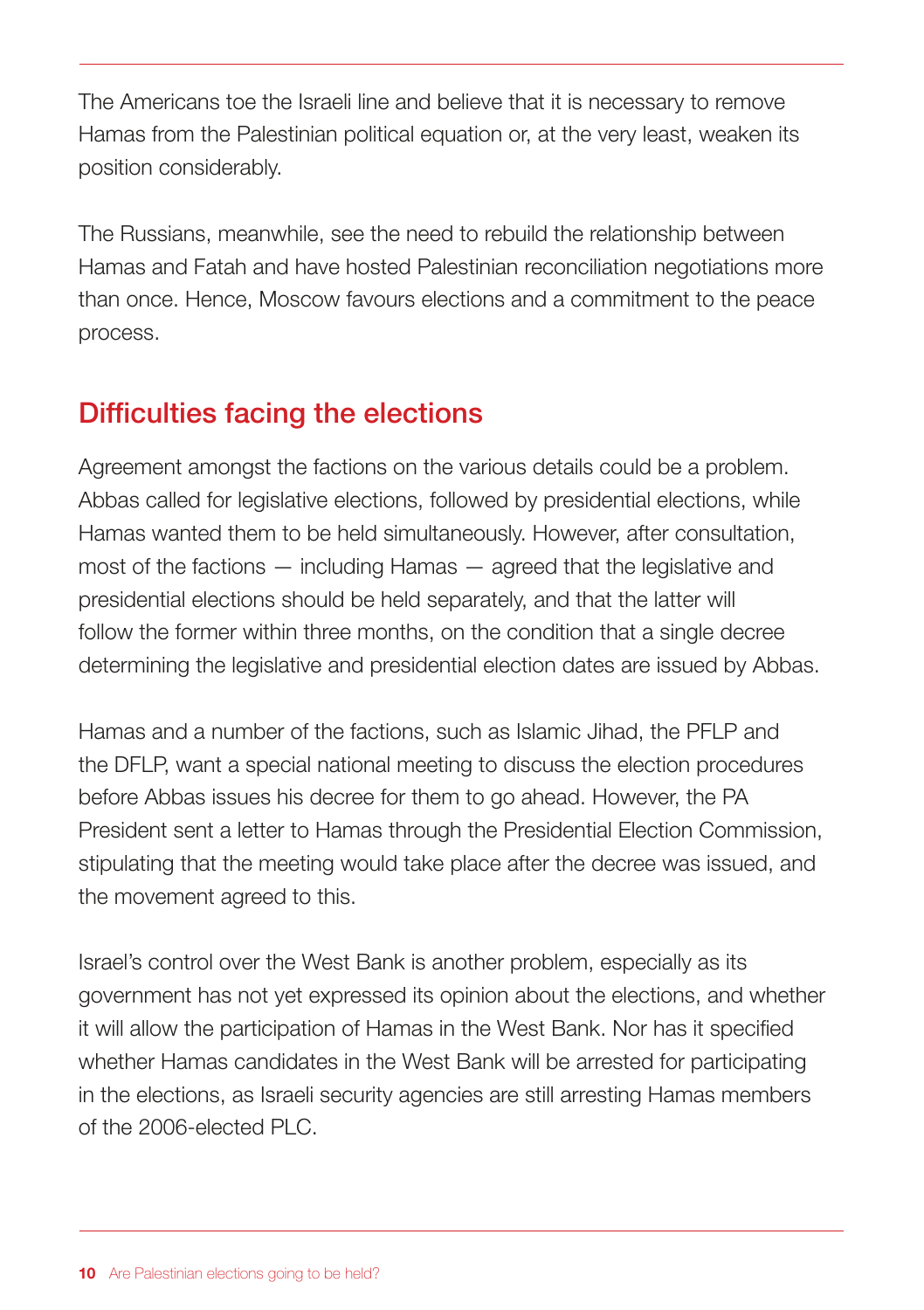Will Israel agree to Palestinian elections being held in Jerusalem? This is a serious point, especially after US President Donald Trump recognised the "undivided" city as the capital of Israel, and given that all of the Palestinian factions have agreed not to participate in elections if the Palestinians in Jerusalem are excluded.

Holding elections based on different laws and under two different authorities in Gaza and the West Bank may also be a difficulty to be overcome.

The division within Fatah and Mohammed Dahlan's control over some of the organising bodies, especially in Gaza, is another problem. The matter would be even more complicated if Dahlan manages to coordinate with imprisoned political figure Marwan Barghouti, who, along with his wife and movement, have seen their status reduced within Fatah. Coordination between the two would be a nightmare for Abbas.

### Potential election scenarios

In light of the apparent contradiction and differences between the Palestinian forces, observers present several scenarios<sup>2</sup> that could define the upcoming Palestinian elections as follows:

#### 1. Not holding elections

This scenario is based on the premise that seeing different parties raising the issue of elections and welcoming them is just a manoeuvre in which each one tries to lay the blame for not holding them onto another party.

#### 2. Conducting consensual legislative elections

This scenario is based on the holding of elections, especially for the PLC, in a mutually agreed manner between the two sides of the division. This can be achieved if the PA President re-proposes something that has been circulating since 2016, which was supported by Abbas and was not objected to by Hamas. This requires the formation of a joint list consisting of Hamas and Fatah candidates, along with those agreeing to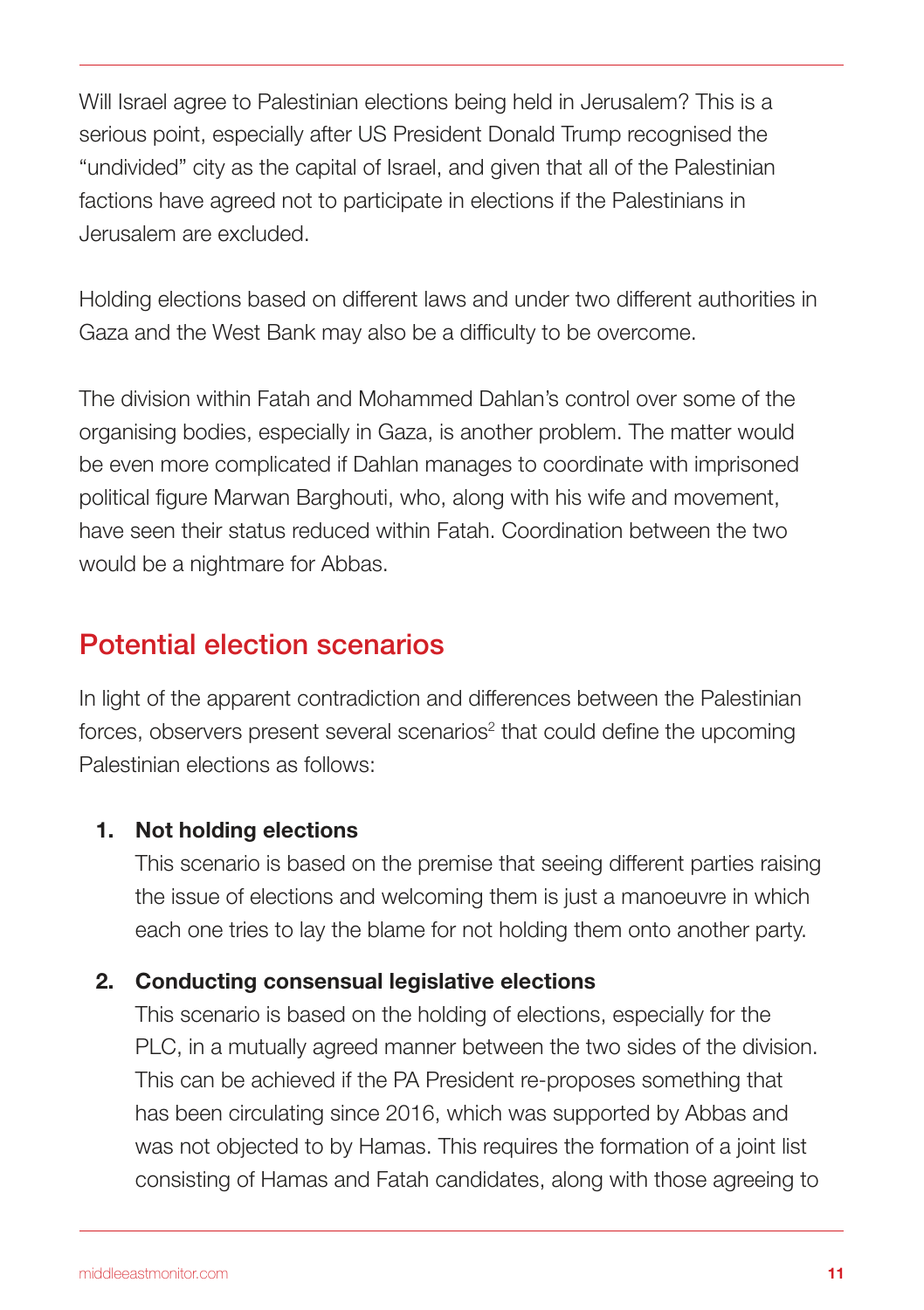join it, and leaving a number of seats available for those deciding to run as independents.

#### 3. Holding legislative elections only in the West Bank due to a failure to agree on comprehensive elections

This scenario is not beyond the bounds of possibility, especially after holding local elections in the West Bank and Abbas calling a meeting of the PNC unilaterally, as well as the dissolution of the PLC and judicial council, along with a quarter of the judges being retired.

In the event that no agreement is reached with Hamas regarding the details of the election process, or Israel preventing elections in Jerusalem, Mahmoud Abbas may resort to the option of electronic voting. The country would then be a single constituency with proportional representation. However, results will be open to challenge because of the difficulty of monitoring the electoral process in this manner.

#### Scenarios if elections are held

If Hamas wins the elections, it will face the same dilemma it did in 2006 in terms of the PA being handed over by Fatah. It will not be easy to hand over the West Bank to Hamas. Moreover, what would Israel's position be; will it agree to deal with Hamas? How will the movement deal with this new reality? Can economic sanctions be imposed on the movement, which will mean the economic crisis afflicting the Gaza Strip spreading to the West Bank? There is also the possibility of Israel arresting the Hamas officials elected in the West Bank.

If Fatah wins the elections, an equally important question will arise: would Hamas be willing to hand over Gaza and the resistance? Or would it hand over administrative control of the enclave while maintaining its own control of the resistance forces, thus reproducing the Hezbollah model in Lebanon, which is something that Mahmoud Abbas rejects.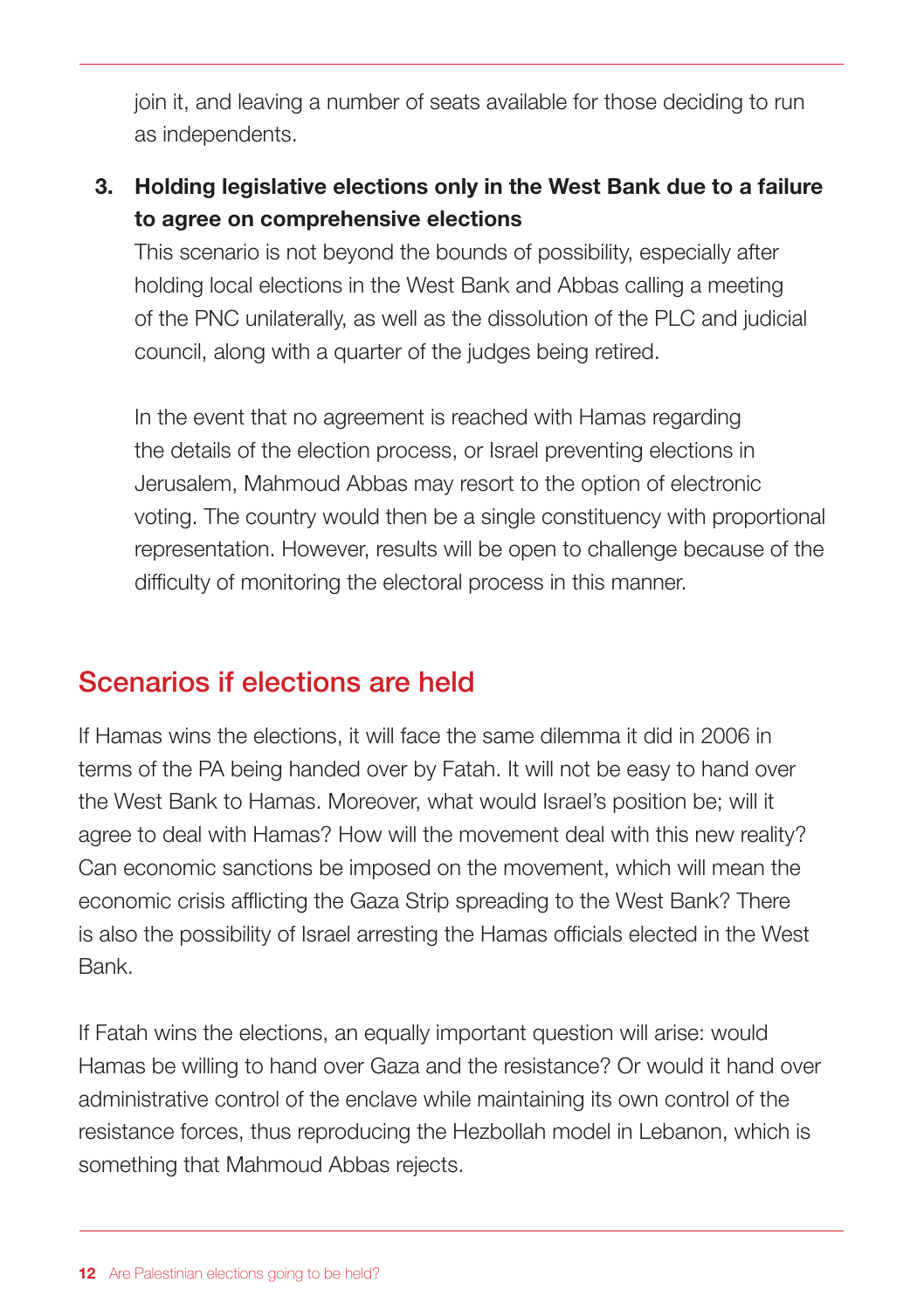If Dahlan's faction wins, especially if he coordinates with Marwan Barghouti, this will flip all of the cards. We could also see the independents who are not affiliated with any of the factions doing well and possibly even winning. The public leaned towards figures uninvolved in political life and with no responsibility for the political and economic gridlock in Tunisia, for example. This is something that the people are also demanding in Lebanon, Iraq and Algeria.

#### Latest developments

Several days ago, Palestinian President Mahmoud Abbas stated<sup>3</sup> that all of the factions have agreed to hold the elections and that he is serious about going ahead with them. This was said in his speech at the opening of the first International Conference for Integrity and Governance for Sustainable Development in Ramallah. However, he believes that one problem remains to be solved; he will not proceed if the Palestinians in occupied Jerusalem are not allowed to vote in their own city. The Palestinian President called on European and other countries to make an effort to persuade Israel to agree to hold elections in Jerusalem, as they were on previous occasion.

This obstacle seems to be delaying Abbas's decree to hold legislative elections, following which the requested national meeting will be held to agree on the procedures for conducting the elections, which the factions have already agreed to attend.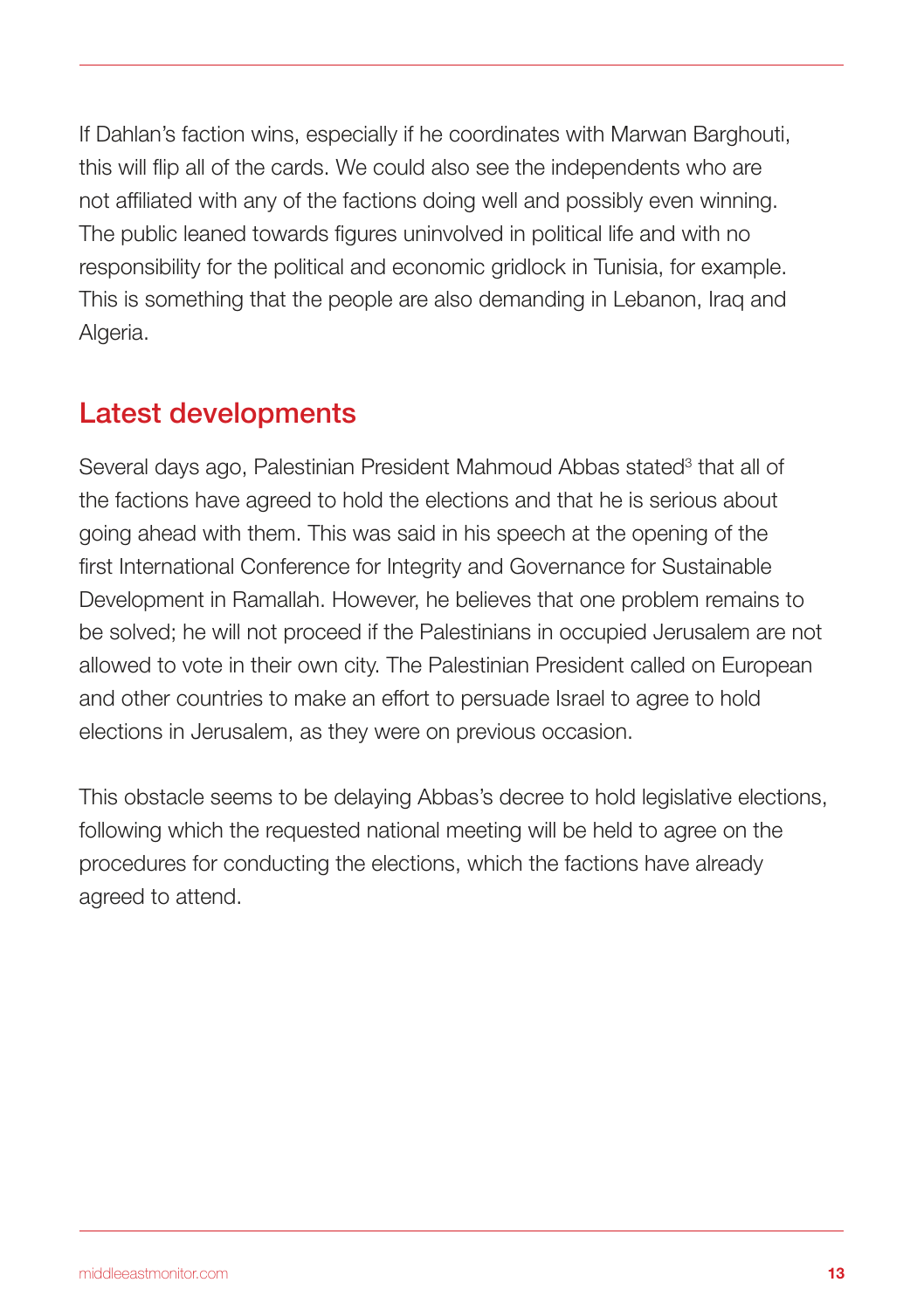## Conclusion

In light of the aforementioned, it has become clear that there are many obstacles still standing in the way of the Palestinians holding general, free and fair elections in the occupied territories.

Among the most important obstacles that caused previous election efforts to fail and may already prove to be the reason for the failure of the proposed polls is the great difference in political visions and positions that make it difficult to reach an agreement on a joint Palestinian political programme which unites all Palestinians and forms a road map for post-election political action.

Failure to start confidence-building measures, such as a national unity government, lifting the PA's punitive measures against the Gaza Strip, activating the PLO interim leadership framework, and the existence of effective guarantees that the PA will respect the election results, leaves room for doubt regarding the integrity of the process, true representation and accurate results.

Indeed, holding the elections in the current climate may lead to more Palestinian division. The future of the resistance, led by Hamas, and rejection of the resistance by Abbas and the PA, will make it one of the most important bones of contention post-elections.

All of this requires calculations of the gains and losses from the elections if they take place in the way that Abbas wants, unless Hamas and Fatah, should the results be tied, are able to form a single government which agrees on an alternative programme for Oslo, which is questionable.

As for the Israelis, who have not yet expressed any opinion on the matter, there are still major cards to play which are capable of disrupting the entire electoral process. The issue of Jerusalem, for example, as well allowing electoral manifestos to circulate in the West Bank and the arrest of Hamas and other faction members taking part in the elections.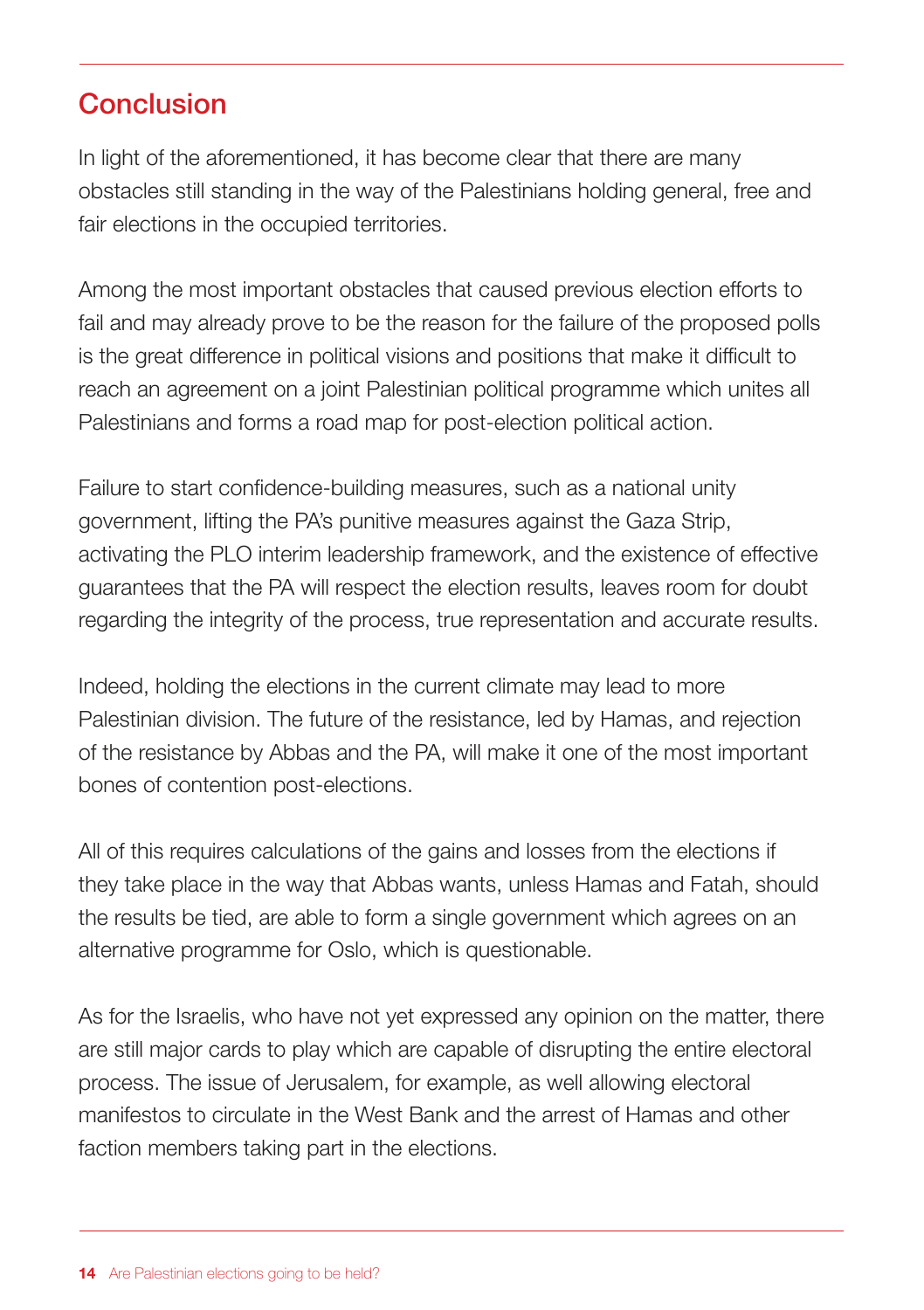Free and fair elections are, under normal circumstances, a peaceful means for the transfer of power, but in the Palestinian case, characterised as it is by occupation and division, elections may justify prolonging the occupation and giving it formal recognition for its unilateral measures imposed by force, especially in Jerusalem. It may also be an additional source of deeper cracks appearing in the division. The entire matter requires national dialogue and national understanding to precede the election process.

# **Endnotes**

- 1. Arabi 21; https://bit.ly/2ZpHju6
- 2. El Balad News; https://www.elbalad.news/4080847
- 3. Haberler; https://ar.haberler.com/arabic-news-1401658/